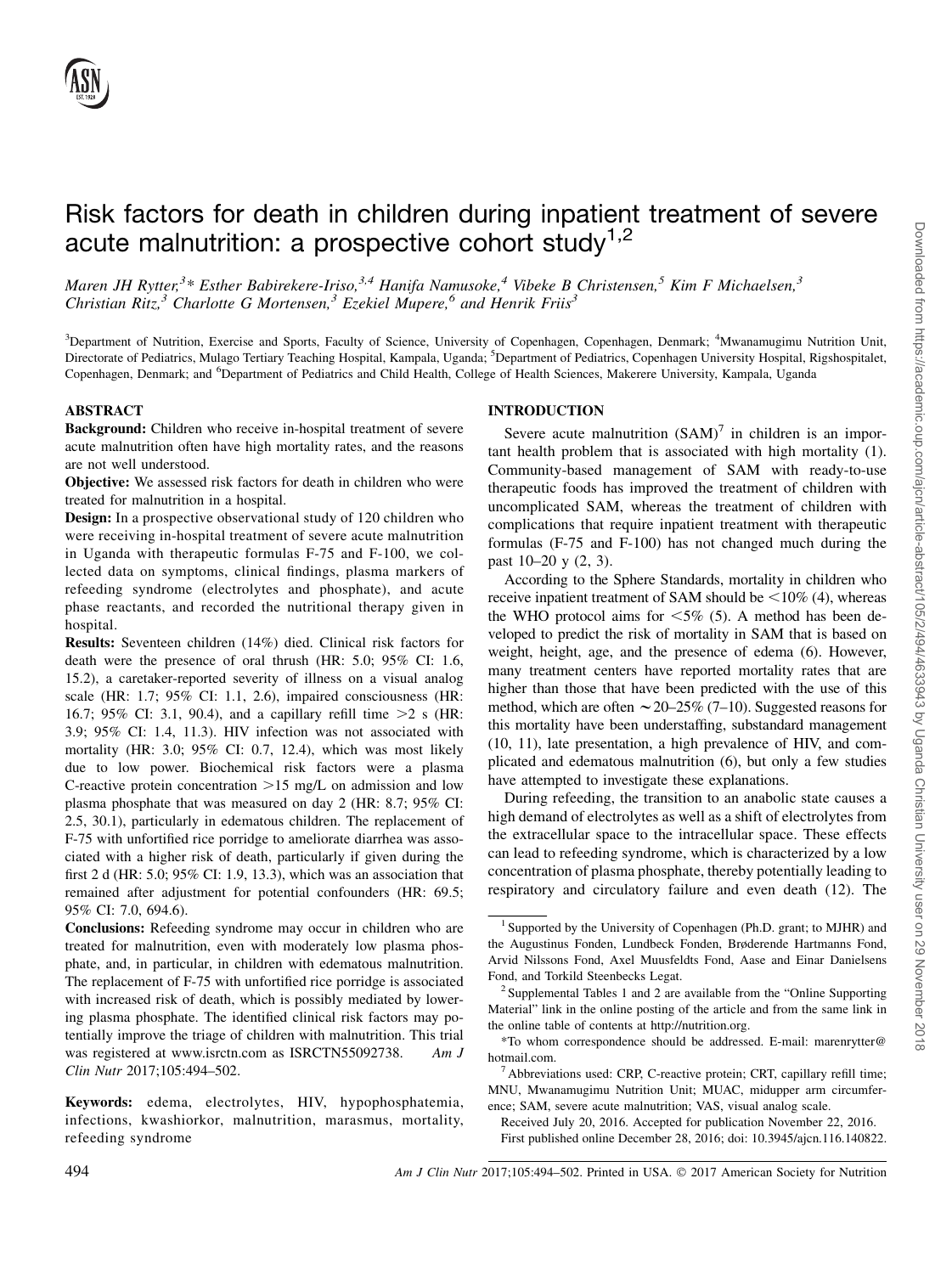current treatment protocol aims to prevent refeeding syndrome by gradually increasing energy intake and by including phosphorous in premixed F-75 and F-100. However, to our knowledge, it has not been investigated whether hypophosphatemia could still be associated with mortality in children who are treated with this treatment protocol.

Diarrhea is common in children with SAM (8). In some cases, diarrhea gets worse when children are fed a milk-based therapeutic formula (13), which is possibly caused by a high osmotic load on an atrophic intestine or by lactose intolerance (14). The WHO protocol is not clear about how to manage this condition, and local practices vary. In our unit, the practice was to replace F-75 or F-100 with rice porridge for a number of days in children with suspected intolerance to the milk-based formula.

Treatment centers with high mortality often have high rates of edematous malnutrition (7, 8, 10). The pathophysiology of edematous malnutrition is poorly understood, and treatment protocols have recommended largely similar inpatient treatments of children with and without edema (3). An investigation of whether risk factors for death differ in edematous malnutrition and nonedematous malnutrition could help us to understand if the 2 conditions should be treated differently.

The objectives of this study were to compare mortality in children who were hospitalized with SAM with predicted mortality that was based on weight, length, age, and edema and to investigate clinical and laboratory risk factors for in-hospital death. Potentially, this research could improve the triage of children with SAM on admission and suggest areas in which current practice could have room for improvement.

#### METHODS

## Study design

This study was based on data from a prospective observational study in children who were undergoing in-hospital treatment of SAM between October 2012 and February 2013. This trial was registered at www.isrctn.com as ISRCTN55092738.

#### Study site and standard treatment

The Mwanamugimu Nutrition Unit (MNU) at Mulago Hospital is the main treatment center for children with complicated SAM in Uganda. At the time of the study, children were not routinely screened with appetite tests, and thus, it was not confirmed that all of the children fulfilled the WHO criteria for complicated SAM. However, because of the hospital setting, the general impression was that most children were sick with some kind of complication. Children who were admitted to the unit received standard inpatient treatment according to the Ugandan National Protocol for the Integrated Management of Acute Malnutrition (15), which is based on recommendations of the WHO (5, 16, 17). Children were given therapeutic formulas F-75 and F-100 (Nutriset) and empiric parenteral antibiotics, usually ampicillin and gentamycin. When children were unable to take oral feeds, a nasogastric tube was used. Children with dehydration were rehydrated with an oral rehydration solution for malnourished children (ReSoMal; Nutriset). Intravenous fluids were reserved for children who were in shock or had severe dehydration with persistent vomiting. When children were clinically well and had an appetite and no edema, they were discharged for outpatient

treatment with the use of ready-to-use therapeutic food. All biological mothers were offered routine counseling and testing for HIV antibodies according to WHO guidelines (18). If the mother was infected or absent, the child was tested. At the time of the study, it was a common local modification of guidelines to temporarily replace therapeutic diets with rice porridge when children had diarrhea and were suspected of being intolerant to milk-based feeds.

#### Study size and inclusion and exclusion criteria

A study size of 120 children was anticipated on the basis of power calculations for the main outcome of the study (plasma phosphate) (19). To detect a difference of  $\geq 0.5$  SDs in plasma phosphate between 2 groups, such as between edematous and nonedematous children, at a 5% significance level and with 80% power, 120 children had to be enrolled in the study. Inclusion criteria were as follows: children were aged 6–59 mo; were admitted to the hospital on weekdays with SAM, which was defined as a weight-for-height z score  $\leq -3$  with the use of the WHO Growth Standard (16), a midupper arm circumference (MUAC)  $\leq$ 11.5 cm, or bilateral pitting edema; were living within a distance from the hospital that enabled follow-up visits; and had a caretaker who provided informed consent. Exclusion criteria were as follows: obvious disability, shock, or severe respiratory distress that required resuscitation at admission; previous admissions for SAM in the past 6 mo; a hemoglobin concentration  $\leq 4$  g/dL, or weight  $<$  4.5 kg. For comparison, we extracted data from the unit's logbook on the age, sex, and outcome of admitted children who were not included in the study.

## Data collection

Caretakers were interviewed about the children's current symptoms and histories on admission and were asked to evaluate how severe they perceived their children's illnesses on a visual analog scale (VAS) that was scored from 0 to 10 points. A physical examination was performed to assess consciousness, axillary temperature, pulse, respiratory rate, capillary refill time (CRT), liver enlargement, oral thrush, and edema. It was noted whether the child was able to consume all of the first-served therapeutic feed.

Body weight was measured daily with the use of a digital scale to the nearest 100 g. Length was measured to the nearest 1 mm with the use of an infant-length board, and MUAC was measured to the nearest 1 mm with the use of a color-coded measurement tape. Anthropometric  $\zeta$  scores were computed according to WHO Growth Standards (20) with the use of the lowest weight recorded during admission (i.e., weight free from edema).

#### Blood sampling

Blood samples for this study were collected at 2 time points: on admission (if possible before giving the first feed), and again  $\sim$  48 h later. This time point was chosen because a nadir of plasma phosphate has previously been described  $\sim$  48 h after the start of refeeding (21). Blood was collected in heparinized evacuated tubes. Plasma was frozen at  $-20^{\circ}$ C for  $\leq$ 2 mo, and concentrations of sodium, potassium, and inorganic phosphate were measured at Ebenezer Ltd. Clinical Laboratory in Kampala (International Organization for Standardization 15189; laboratory no. M0221) with the use of a molybdate ultraviolet method (Cobas Integra 400 Plus; Roche Diagnostics). Lower cutoffs for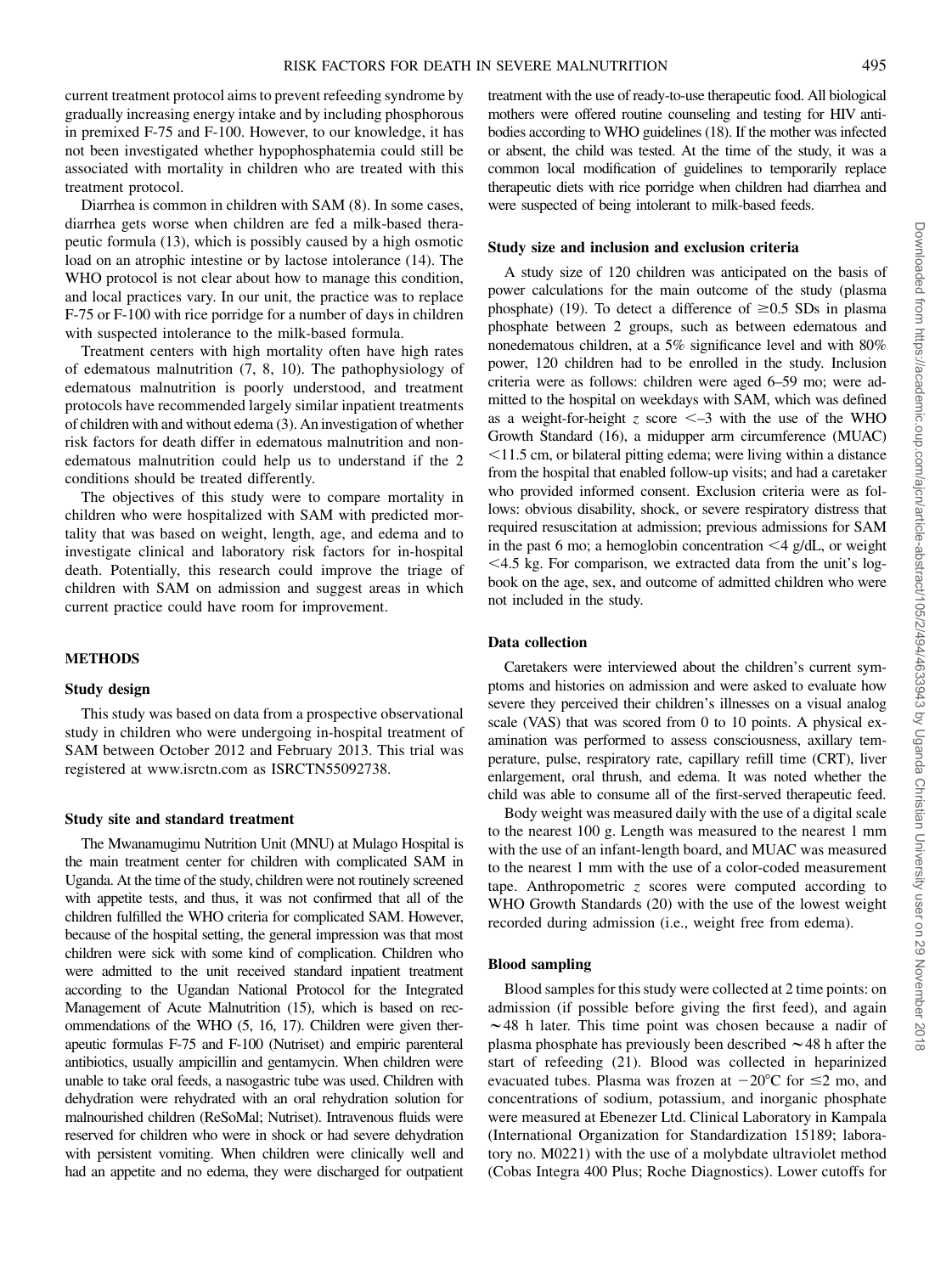normal concentrations of electrolytes were defined as  $\leq$ 135 mmol/L for plasma sodium and  $\leq$ 3.5 mmol/L for plasma potassium. Hypophosphatemia was defined as having a plasma phosphate concentration  $\leq 1.6$  mmol/L for infants  $\leq 12$  mo old and  $\leq$ 1.1 mmol/L for older children.

On admission, blood hemoglobin was measured with the use of HemoCue system (Hb 201+; HemoCue). An additional plasma sample was obtained in an evacuated tube containing citrate, frozen at  $-80^{\circ}$ C, and shipped to Denmark on dry ice where C-reactive protein (CRP) and  $\alpha_1$ -acid-glycoprotein were measured by using a spectrophotometric method (ABX Pentra 400; Horiba).

## Monitoring

Study staff monitored children daily (on weekdays) and recorded weight, the type of feed, whether ReSoMal was given, and whether a nasogastric tube was used. Caretakers were asked about the frequency and consistence of stools during the past 24 h. Diarrhea was defined as  $\geq$ 3 loose or watery stools/d. If a child died, the date and time was noted. The time to death was calculated as the number of days from admission until death occurred.

# Ethical issues

The Makerere University School of Medicine's Research Ethics Committee approved the study, as did the Uganda National Council of Science and Technology. The Danish National Board of Research Ethics gave consultative approval. Caretakers gave written informed consent after oral and written information was provided in English and Luganda. Children included in the study received the same treatment as was received by children who were not included.

## Calculating expected mortality

To compare the mortality rate with international standards for the treatment of malnutrition, we estimated the predicted mortality with the use of the method of Prudhon et al. (6) on the basis of weight, length, and the presence of edema.

# **Statistics**

Data were entered in EpiData software (version 3.1; The EpiData Association) and analyzed with the use of Stata software version 12 (StataCorp LP). To compare differences in characteristics between children who died and those who survived, 2-sample  $t$  tests and a Mann-Whitney rank-sum test (in the case of nonnormally distributed variables) were used. Chi-square or Fisher's exact tests were used to assess differences in proportions. A chi-square goodness-of-fit test was used to evaluate the agreement with the mortality that was predicted according to the Prudhon model.

Risk factors for in-hospital death were analyzed with the use of Cox regression models because children were right censured when they were discharged or left the study for other reasons. Analyses were carried out after adjustment for age (3 age categories of  $<$  12, 12–23, and  $\geq$ 24 mo) and sex. To explore to what extent findings could be explained by potential confounders, further adjustments were made in 4 models for age, sex, edema, MUAC, diarrhea on

admission, and caretaker-reported severity of illness on the VAS. Model 1 was also adjusted for HIV status; model 2 was also adjusted for elevated CRP; model 3 was also adjusted for the use of rice porridge in the first 2 d of admission; and model 4 was also adjusted for hypophosphatemia on day 2. For one key variable (the use of rice porridge), further adjustments were made for a wider range of potential confounders including age, sex, edema, MUAC, diarrhea on admission, caretaker-reported severity of illness on the VAS, observed diarrhea in hospital, watery diarrhea, and the use of treatment with ReSoMal. For each factor, we also evaluated an effect modification by edema. For electrolytes on day 2, we investigated the effect modification according to whether rice porridge was given during the first 2 d. Differences were shown graphically with the use of Kaplan-Meyer plots.

# **RESULTS**

Of 395 children who were admitted during the study period, 120 children were included in the study, and 119 children were observed in the unit for  $\geq 1$  d (**Figure 1**). Of these children, 45 subjects (38%) were girls (Table 1), 76 subjects (64%) had edema, and 104 subjects had their HIV status determined, of whom 20 individuals (19%) were HIV infected (Table 2). The primary outcome of the study (i.e., the change in plasma phosphate) and other findings have been reported elsewhere (19, 22–26).

Seventeen children (14%) died during their hospital stay, whereas 16 children (13%) left the hospital before discharge (Figure 1). Of other children in the same age range who were admitted during the study period but were not included in the study, the mortality rate was 21% and was not different from that of included children ( $P = 0.13$ ). The median time before death occurred was 10 d, and only 2 deaths occurred within 48 h of admission. According to the Prudhon model, 9 children of the 119 children who were included in the study were expected to die, thereby corresponding to a mortality rate of 8%, which was significantly less than the rate observed in the study  $(P = 0.009)$ .

## Risk factors for inpatient mortality

Age  $\geq$  24 mo was associated with higher mortality (Table 2). The HR was 5.7 (95% CI: 1.8, 18.2), which indicated 5.7-times higher risk of death in children aged  $\geq 24$  mo compared with children aged 12–23 mo. A low MUAC was the only anthropometric indicator that was associated with mortality with an HR of 0.6 (95% CI: 0.4, 1.0), which indicated that there was a 40% lower mortality risk per centimeter increase in MUAC.

HIV status was determined in 104 children. Of children who died, 5 of 12 children (42%) were HIV infected compared with 15 of 92 children (16%) who survived. Thus, mortality was 8% in HIV-uninfected children, 25% in HIV-infected children, and 33% in the 15 children who were not tested for HIV. However, after adjustment for age and sex, HIVinfection was not associated with death (HR: 3.0; 95% CI: 0.7, 12.4). Both breastfeeding and edema were not associated with mortality.

## Reported symptoms

Diarrhea was reported by caretakers on admission in 11 of 17 children (73%) who died and in 45 of 102 children (46%) who survived ( $P = 0.052$ ). After adjustment for age and sex, reported diarrhea was marginally associated with mortality (HR: 3.1;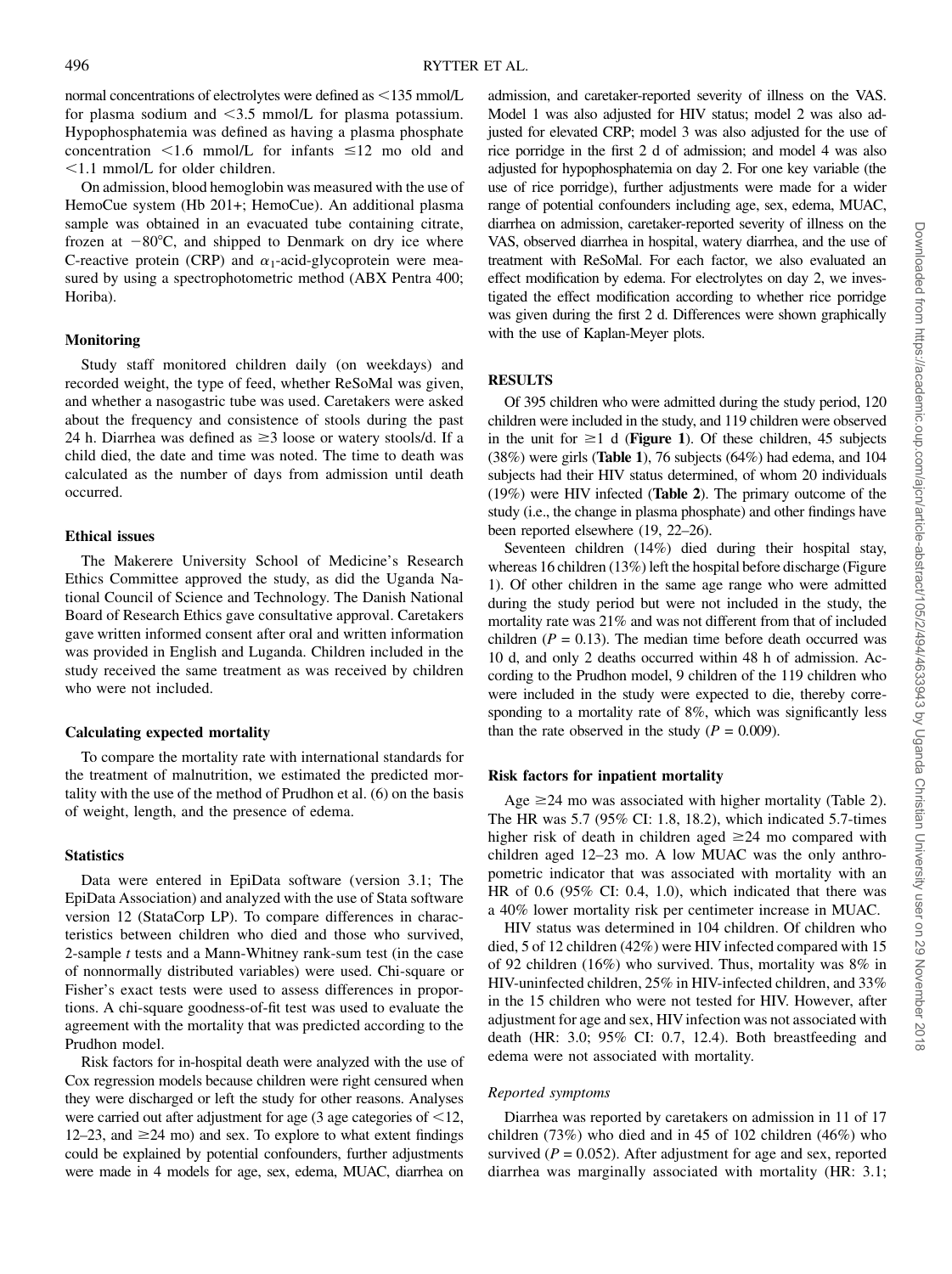

FIGURE 1 Flow diagram showing inclusion and outcome of children in study. Numbers of days are listed as medians (interquartile ranges). FeedSAM, Re-feeding of Children with Severe Acute Malnutrition; SAM, severe acute malnutrition.

95% CI: 0.97, 9.9). The effect size was similar after adjustment for age, sex, MUAC, edema, caretaker-reported severity of illness on the VAS, and HIV status (Supplemental Table 1), but

## TABLE 1

Background characteristics of 120 children admitted with severe acute malnutrition

|                                                       | n <sup>1</sup> | Value                 |
|-------------------------------------------------------|----------------|-----------------------|
| Age, mo                                               | 120            | 15.9 $(12.6, 21.9)^2$ |
| Sex, F, $\%$ $(n)$                                    | 120            | 38 (46)               |
| Lived with mother before admission, $\%$ ( <i>n</i> ) | 116            | 75 (87)               |
| Mother and father living together, $\%$ ( <i>n</i> )  | 116            | 53 (62)               |
| Mothers education, $\frac{3}{6}$ ( <i>n</i> )         | 97             |                       |
| No school                                             |                | 6(6)                  |
| Primary school                                        |                | 43 (42)               |
| Secondary school                                      |                | 43 (42)               |
| More than secondary school                            |                | 7(7)                  |
| Household characteristic, $\%$ ( <i>n</i> )           |                |                       |
| Urban or periurban location                           | 103            | 85 (88)               |
| Occupation, head of household                         | 93             |                       |
| Unemployed                                            |                | 14 (13)               |
| Agriculture                                           |                | 9(8)                  |
| Domestic service, unskilled manual                    |                | 25(23)                |
| Skilled manual, sales and service                     |                | 39 (36)               |
| Professional, technical, management                   |                | 14(13)                |
| Drinking water available on premises                  | 107            | 20 (21)               |
| Improved, not shared, toilet facility                 | 94             | 18 (17)               |
| Household owns agricultural land                      | 109            | 36 (39)               |
| Electricity in household                              | 112            | 47 (53)               |

<sup>1</sup> Number of children for whom data were available.

 $<sup>2</sup>$  Median (25th, 75th percentiles).</sup>

<sup>3</sup> Education attended but not necessarily completed.

the association disappeared when further adjusted for elevated CRP, the use of rice porridge, and hypophosphatemia on day 2. Vomiting, cough, and fever were not risk factors. Caretakers of children who died had evaluated their children as being sicker on the VAS from 0 to 10 points with a 70% increase in mortality risk for each point increase in the VAS.

#### Physical examination

Children with oral thrush had higher mortality with an HR of 5.0 (95% CI: 1.6, 15.2). Oral thrush was more frequent in children with HIV; however, when adjusted for HIV infection, oral thrush remained associated with mortality (Supplemental Table 1). More children who died had CRTs  $>2$  s (38% compared with 15%; HR: 3.9; 95% CI: 1.4, 11.3) and impaired consciousness (HR: 16.7; 95% CI: 3.1, 90.4). The ability to complete the first feed, liver enlargement, a respiratory rate  $\leq 40$  or  $\geq 60$  breaths/min, and a high or low axillary temperature were not risk factors for death (data not shown in tables).

#### Blood biochemistry

On admission, the only biochemical variable that differed between children who died and those who survived was the plasma CRP concentration with medians (25th, 75th percentiles) of 26.8 mg/L (19.0, 71.4 mg/L) in children who died and 15.9 mg/L (6.1, 32.7 mg/L) in survivors (data not shown in tables). A plasma CRP concentration  $>15$  mg/L was associated with higher mortality (HR: 12.6; 95% CI: 1.6, 100.1).

On admission, plasma phosphate concentrations did not differ between children who died and those who survived. However, on day 2, plasma phosphate concentrations were lower in children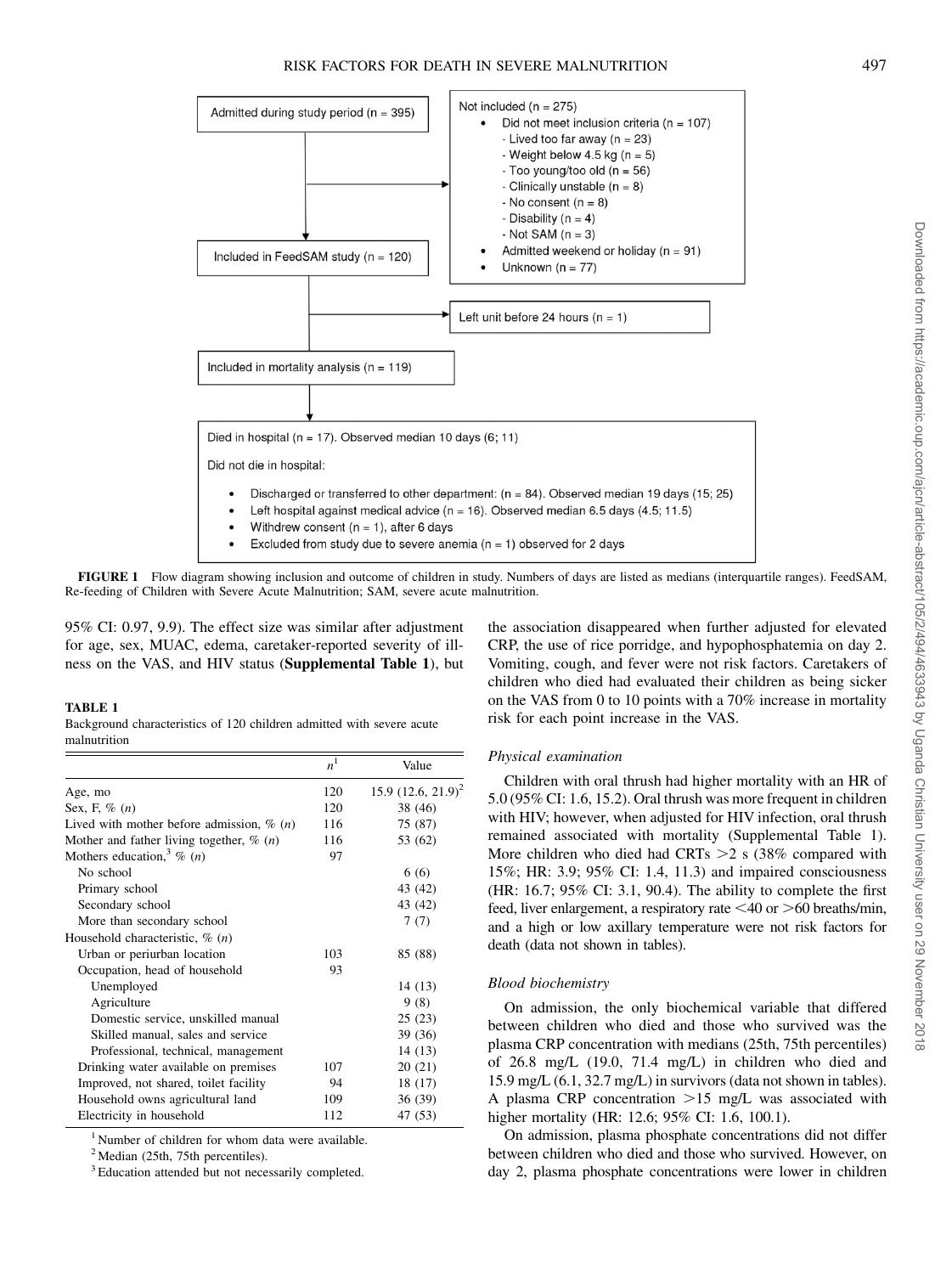|  |  | TABLE 2 |  |  |  |
|--|--|---------|--|--|--|
|--|--|---------|--|--|--|

Risk factors for death in 119 children admitted with severe acute malnutrition

|                                                         |                | Died             | Survived        |       | HR                    |       |
|---------------------------------------------------------|----------------|------------------|-----------------|-------|-----------------------|-------|
|                                                         | n <sup>1</sup> | $(n = 17)$       | $(n = 102)$     | P     | $(95\% \text{ CI})^2$ | P     |
| Sex, F, $\%$ $(n)$                                      | 119            | 29(5)            | 39(40)          | 0.66  | 0.7(0.2, 2.0)         | 0.46  |
| Age, mo, $\%$ (n)                                       | 119            |                  |                 | 0.009 |                       |       |
| $6 - 11$                                                |                | 29(5)            | 20(20)          |       | 3.3(0.9, 11.5)        | 0.07  |
| $12 - 23$                                               |                | 29(5)            | 66 (67)         |       | Reference             |       |
| $24 - 59$                                               |                | 41 $(7)$         | 15(16)          |       | 5.7(1.8, 18.2)        | 0.003 |
| Anthropometric data                                     |                |                  |                 |       |                       |       |
| Weight-for-length $z$ score <sup>3</sup>                | 119            | $-3.8 \pm 1.5^4$ | $-3.3 \pm 1.3$  | 0.14  | 0.7(0.5, 1.1)         | 0.16  |
| Midupper arm circumference, cm                          | 118            | $10.9 \pm 1.3$   | $11.6 \pm 1.3$  | 0.03  | 0.6(0.4, 1.0)         | 0.04  |
| Clinical data, $\%$ (n)                                 |                |                  |                 |       |                       |       |
| HIV infected                                            | 104            | 42(5)            | 16(15)          | 0.051 | 3.0(0.7, 12.4)        | 0.14  |
| Currently breastfeeding                                 | 111            | 6(1)             | 19(18)          | 0.30  | 0.3(0.0, 2.3)         | 0.24  |
| Edema present                                           | 119            | 65(11)           | 64 (65)         | 0.94  | 1.0(0.4, 2.9)         | 0.98  |
| Reported symptoms                                       |                |                  |                 |       |                       |       |
| Diarrhea                                                | 112            | 73(11)           | 46 (45)         | 0.052 | 3.1(0.97, 9.9)        | 0.06  |
| Fever                                                   | 112            | 20(3)            | 43 (42)         | 0.09  | 0.3(0.1, 1.2)         | 0.09  |
| Severity of illness <sup>5</sup>                        | 110            | $8.2 \pm 1.5$    | $6.8 \pm 1.9$   | 0.009 | 1.7(1.1, 2.6)         | 0.01  |
| Oral thrush present                                     | 97             | 47(7)            | 21(17)          | 0.049 | 5.0(1.6, 15.2)        | 0.005 |
| Vital signs, $\%$ (n)                                   |                |                  |                 |       |                       |       |
| Capillary refill time $>2$ s                            | 112            | 38(6)            | 15(14)          | 0.04  | 3.9 (1.4, 11.3)       | 0.01  |
| Impaired consciousness                                  | 117            | 13(2)            | 2(2)            | 0.09  | 16.7(3.1, 90.4)       | 0.001 |
| Biochemical data <sup>6</sup>                           |                |                  |                 |       |                       |       |
| Admission                                               |                |                  |                 |       |                       |       |
| Hemoglobin, g/dL                                        | 111            | $8.9 \pm 2.3$    | $9.1 \pm 2.3$   | 0.85  | 0.9(0.8, 1.2)         | 0.55  |
| C-reactive protein concentration                        | 82             | 92 (12)          | 52 (36)         | 0.01  | 12.6(1.6, 100.1)      | 0.02  |
| $>15$ mg/L                                              |                |                  |                 |       |                       |       |
| $\alpha_1$ -Acid glycoprotein, g/L                      | 82             | $2.39 \pm 0.64$  | $2.40 \pm 0.75$ | 0.96  | 1.1(0.5, 2.3)         | 0.85  |
| Sodium concentration $\langle 135 \text{ mmol/L}}$ )    | 114            | 20(3)            | 22(22)          | 1.00  | 0.9(0.2, 3.6)         | 0.90  |
| Potassium concentration $\leq$ 3.5 mmol/L)              | 114            | 20(3)            | 10(10)          | 0.38  | 2.9(0.8, 10.5)        | 0.10  |
| Hypophosphatemia <sup>7</sup>                           | 114            | 81 (13)          | 59 (58)         | 0.10  | 2.8(0.8, 10.7)        | 0.12  |
| Electrolytes, day 2                                     |                |                  |                 |       |                       |       |
| Sodium concentration <135 mmol/L                        | 94             | 25(3)            | 24(20)          | 1.00  | 1.0(0.3, 3.7)         | 0.96  |
| Potassium concentration <3.5 mmol/L                     | 94             | 8(1)             | 1(1)            | 0.24  | 2.1(0.3, 18.5)        | 0.49  |
| Hypophosphatemia <sup>7</sup>                           | 94             | 58 (7)           | 13(11)          | 0.001 | 8.7(2.5, 30.1)        | 0.001 |
| Observation and treatment in stabilization<br>phase     |                |                  |                 |       |                       |       |
| Diarrhea                                                | 114            | 65(11)           | 49 (48)         | 0.24  | 1.5(0.6, 4.1)         | 0.41  |
| Nasogastric tube used                                   | 115            | 41 $(7)$         | 22(22)          | 0.10  | 1.8(0.7, 4.9)         | 0.27  |
| Oral rehydration solution <sup>8</sup> given            | 114            | 35(6)            | 14(14)          | 0.08  | 2.7(1.0, 7.4)         | 0.050 |
| Oral rehydration solution <sup>8</sup> given, first 2 d | 114            | 18(3)            | 12(12)          | 0.70  | 1.5(0.4, 5.2)         | 0.62  |
| Rice porridge given                                     | 114            | 65(11)           | 32(31)          | 0.01  | 3.4(1.3, 9.4)         | 0.02  |
| Rice porridge given, first 2 d                          | 114            | 59 (10)          | 20(19)          | 0.002 | 5.0 (1.9, 13.3)       | 0.001 |
|                                                         |                |                  |                 |       |                       |       |

<sup>1</sup> Number of children for whom data were available.

 $2$  Analyzed with the use of Cox regression with adjustment for age and sex.

<sup>3</sup>Calculated with the use of the lowest weight recorded during admission to obtain weight that was free from edema.<br><sup>4</sup>Mean  $\pm$  SD (all such values).

 $5$  Evaluated by the child's caretaker on a visual analog scale from 0 to 10 points.

<sup>6</sup> All values, except for hemoglobin, were measured in plasma.

<sup>7</sup> Hypophosphatemia was defined as having a plasma phosphate concentration <1.6 mmol/L for infants  $\leq$ 12 mo of age

and  $\leq$ 1.1 mmol/L for older children.

<sup>8</sup>ReSoMal (Nutriset).

who died (mean  $\pm$  SD: 1.13  $\pm$  0.28 mmol/L in children who died compared with  $1.53 \pm 0.37$  mmol/L in survivors;  $P = 0.001$ ) (data not shown in tables), and hypophosphatemia on day 2 was associated with 8.7-fold higher risk of dying (95% CI: 2.5, 30.1) (Figure 2). Similarly, more children who died experienced a decrease in plasma phosphate from admission to day 2 than did those who survived (36% compared with 5%, respectively;  $P = 0.007$ ) (data not shown in tables). Hypophosphatemia remained associated with mortality in most of the adjusted models (Supplemental Table 1).

# Treatment and observations during stabilization

Children who died had their F-75 substituted with rice porridge more frequently (65% compared with 32% in children who survived) at some point during the stabilization phase, and this practice was associated with mortality (HR: 3.4; 95% CI: 1.3, 9.4).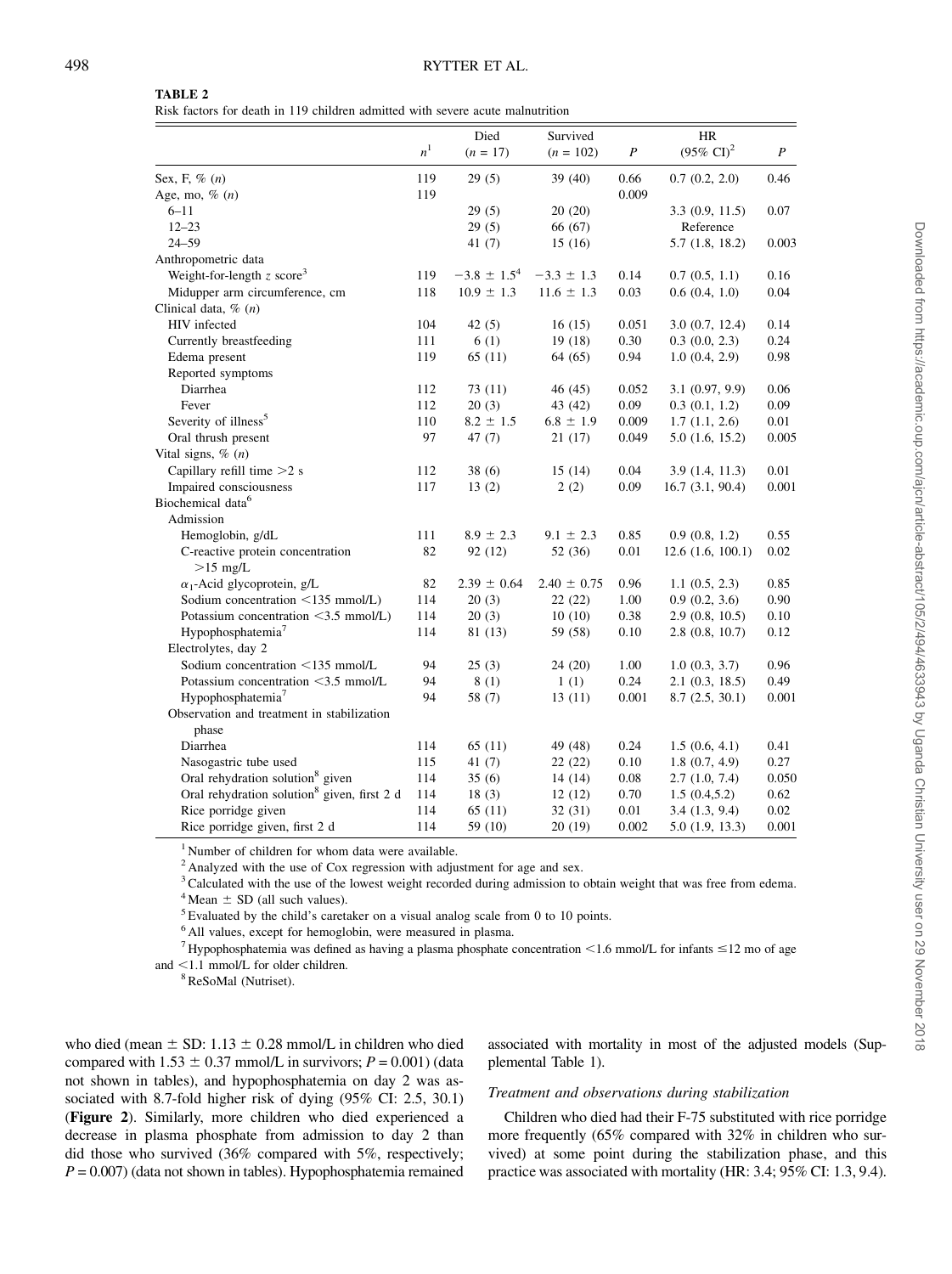

FIGURE 2 Survival plots of children with hypophosphatemia and with normal plasma phosphate on day 2 (HR: 8.7; 95% CI: 2.5, 30.1).

In particular, feeding rice porridge during the first 2 d had an HR of 5.0 (95% CI: 1.9, 13.3) (Figure 3), which was an association that remained after adjustment for potential confounders (Supplemental Table 1) and also after more extensive adjustments for observed diarrhea, watery diarrhea, oral rehydration therapy, HIV status, and severity of illness according to the caretaker (HR: 69.5; 95% CI: 7.0, 694.6) (data not shown in tables). However, when further adjusted for hypophosphatemia on day 2, this association became nonsignificant (HR: 9.4; 95% CI: 1.0, 89.0) (Supplemental Table 1). An interaction was seen with riceporridge use during the first 2 d, and hypophosphatemia on day 2  $(P < 0.001)$ , which indicated that hypophosphatemia was only associated with death in children who were given rice porridge during the preceding days (HR: 22.7; 95% CI: 2.1, 246.7) but not in children who were only fed F-75.

Observed diarrhea during stabilization was not associated with mortality and neither was watery diarrhea, observed fever, or the



FIGURE 3 Survival plots according to whether rice porridge was given during the first 2 d (HR: 5.0; 95% CI: 1.9, 13.3).

use of a nasogastric tube (data not shown in tables). ReSoMal that was given in the stabilization phase was a marginally significant risk factor for death (HR: 2.7; 95% CI: 1.0, 7.4), but the association disappeared after adjustment for rice-porridge use during the same period (HR: 2.2; 95% CI: 0.7, 7.2) (Supplemental Table 1).

# Mortality risk factors in edematous and nonedematous children

An interaction was shown between edema and plasma phosphate on day 2. Hypophosphatemia was only a risk factor in edematous children  $(P\text{-}interaction = 0.01)$  (Supplemental Table 2, Figure 4). As previously reported, edematous children had lower plasma phosphate (19). Whereas  $>50\%$  of edematous children with hypophosphatemia on day 2 died, all but 1 of 48 edematous children with normal plasma phosphate survived. Nonedematous children had similar mortality with and without hypophosphatemia on day 2.

A plasma CRP concentration  $>15$  mg/L was also a greater risk factor in edematous children than in nonedematous children because all edematous children who died had plasma CRP concentrations  $>15$  mg/L (*P*-interaction  $< 0.047$ ).

# DISCUSSION

The mortality rate of 14% was above the acceptable rates according to the WHO and the Sphere Standards, which aim for mortality rates of  $<$  5% and  $<$  10%, respectively. The mortality rate also exceeded the 8% expected mortality that was predicted by weight, length, and the rate of edema (6). However, these standards have been criticized for not being applicable in settings with high rates of HIV and complicated malnutrition (7, 27). The mortality rate of 8% in HIV-negative children was similar to the predicted mortality.

# Clinical observations

We identified low MUAC, caretaker-reported disease severity, oral thrush, a CRT  $>2$  s, and impaired consciousness as risk factors and reported diarrhea as a marginally significant risk factor. With limited resources, these factors can be assessed on admission and used to prioritize high-risk children. Low MUAC (7, 28, 29), diarrhea (8, 9), and impaired consciousness (9, 28, 30) have previously been associated with mortality in children with SAM. Two previous studies reported a CRT  $>$ 2 s as a risk factor (9, 28). Although current WHO guidelines consider a  $CRT > 3$  s a danger sign (31), these results suggest that a CRT from 2 to 3 s may also be a warning sign.

To our knowledge, a VAS has not been used before to report the severity of illness in children with SAM. The scale had simple pictograms of faces that were similar to those used on a scale to assess pain. The association with mortality suggests that a VAS could be useful to evaluate disease severity and could be considered in clinical work and research. The association also emphasizes that parental concern should be taken seriously in the triage of sick children.

#### Risk factors related to treatment

Although plasma CRP and plasma phosphate will usually not be measured in low-income settings, these risk factors may suggest areas in which treatment could be improved.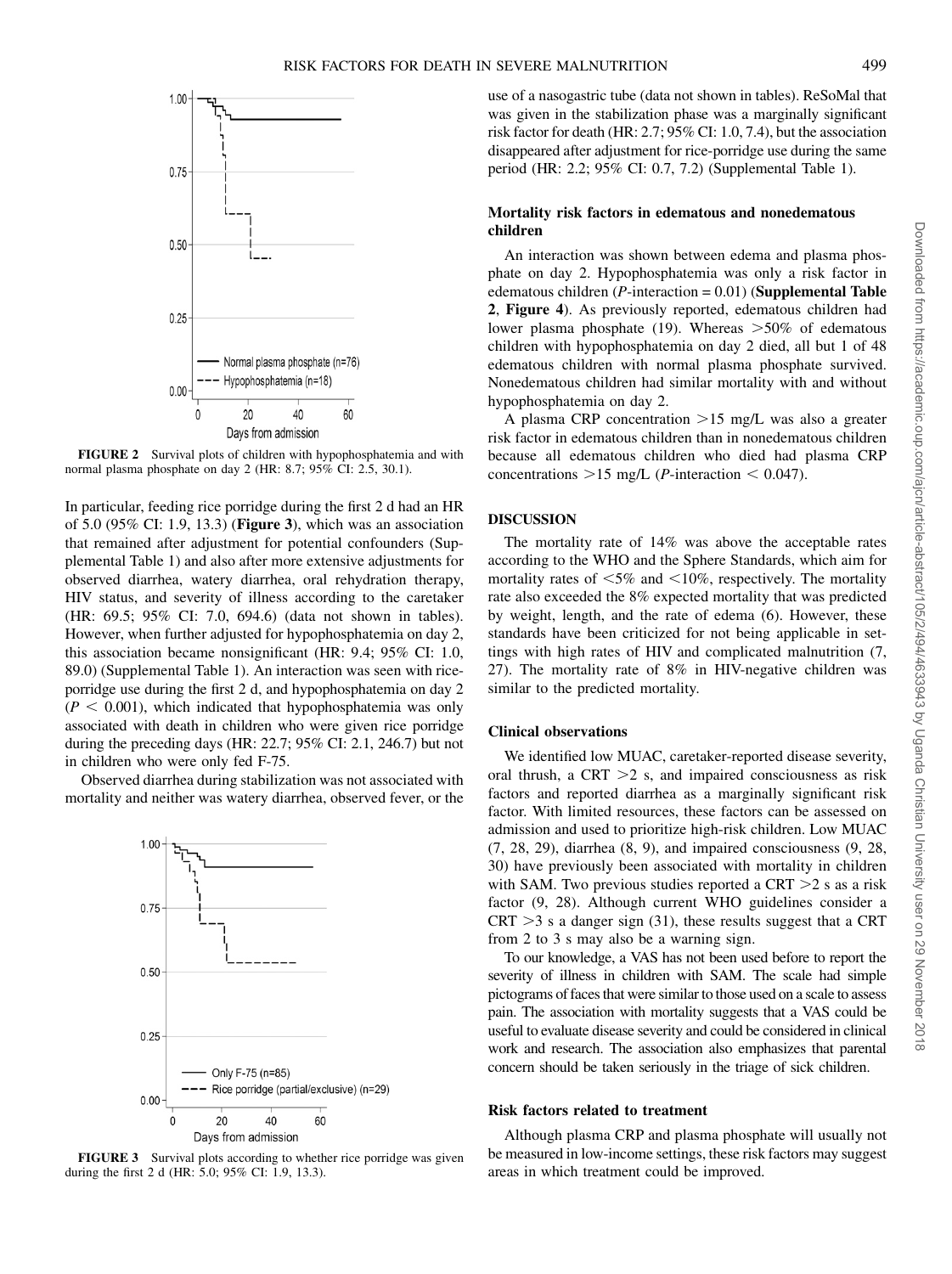

FIGURE 4 Survival plots of edematous and nonedematous children by hypophosphatemia on day 2. In edematous children the HR for hypophosphatemia was 41.3 (95% CI: 4.7, 362.0); in nonedematous children, the HR for hypophosphatemia was 0.9 (95% CI: 0.6, 12.9) (P-interaction = 0.047).

High plasma CRP was a risk factor for death as previously reported (32), thereby reflecting that infections often play a role in the deaths of children with SAM perhaps because of an immunodeficiency of malnutrition (33). In line with this outcome, bacteremia has been shown to be a risk factor (9, 28, 30, 34, 35), which emphasizes that improved management of infections in children with SAM is urgently needed.

Although HIV infection was not significantly associated with mortality, mortality rates of 25% in HIV infected children and 8% in uninfected children resembled rates that were reported in a meta-analysis (27). However, we may have had too little power to detect any significant difference in mortality.

In contrast with HIV status, oral thrush was associated with higher mortality as reported previously (30). This association was more common in HIV-infected children and was a possible marker of immunosuppression. However, oral thrush remained associated with mortality when controlling for HIV status, which suggested that the degree of immunosuppression may be more important than HIV infection per se or that other factors than HIV could cause immunosuppression.

## Diarrhea, rice porridge, and refeeding syndrome

Low plasma phosphate on day 2 was a risk factor for death, as was similarly reported in studies from Malawi (36) and Kenya (21), whereas a study from Bangladesh did not associate hypophosphatemia with mortality (37). Previously, a phosphate nadir was identified during the first 2 d of refeeding (21, 36), but this effect was shown in studies in which children were fed locally prepared (not premixed) F-75 without added phosphorous. As previously reported, we did not see any obvious phosphate nadir because mean plasma phosphate increased throughout treatment (19). However, in 8 children, plasma phosphate dropped from admission to day 2, and 50% of these children died. Day 2 after refeeding was also when low plasma phosphate was associated with mortality, thereby suggesting that the plasma phosphate response to treatment is more important than the concentration at admission.

Low plasma phosphate may be a manifestation of refeeding syndrome, which can occur during the transition to an anabolic state when blood insulin rises, phosphate requirements increase, and phosphate and electrolytes are driven into cells, thereby potentially resulting in circulatory failure or even death (12, 38). Usually symptoms are thought to occur only when plasma phosphate concentrations are  $\leq 0.3$  mmol/L (38). We did not measure this severe hypophosphatemia; however, plasma phosphate that was just below normal concentrations was associated with mortality, but only in edematous children, perhaps because plasma phosphate was generally lower with edema. One study that did not show an association between hypophosphatemia and mortality in SAM was from Bangladesh where edematous malnutrition is less common (37).

Mortality was associated with the substitution of F-75 with rice porridge, particularly if this was done during the first 2 d of treatment. Rice porridge was probably given to the sickest children with the most severe diarrhea, which possibly caused confounding by indication. However, the association remained after controlling for potential confounders that are related to severity of illness or to diarrhea, which suggested that rice porridge or a lack of F-75 had an effect that was not only caused by confounding.

As previously reported, children who were given rice porridge had lower plasma phosphate on day 2 but not at admission (19). The rice porridge that was used was made from unfortified white rice flour and water. Its main source of energy (89%) was carbohydrate, it contained virtually no fat, and it had a low content of minerals such as phosphorous, potassium, and zinc (19). It is plausible that rice porridge, despite its lower energy content, could have caused a greater insulin rise than was the case with F-75 and, consequently, because of its effect on plasma phosphate, could have caused higher mortality. This possibility was supported by the observation that the use of rice porridge was not associated with mortality after controlling for plasma phosphate on day 2, and the interaction with rice porridge and hypophosphatemia indicated that low plasma phosphate was only associated with mortality in children who were fed rice porridge.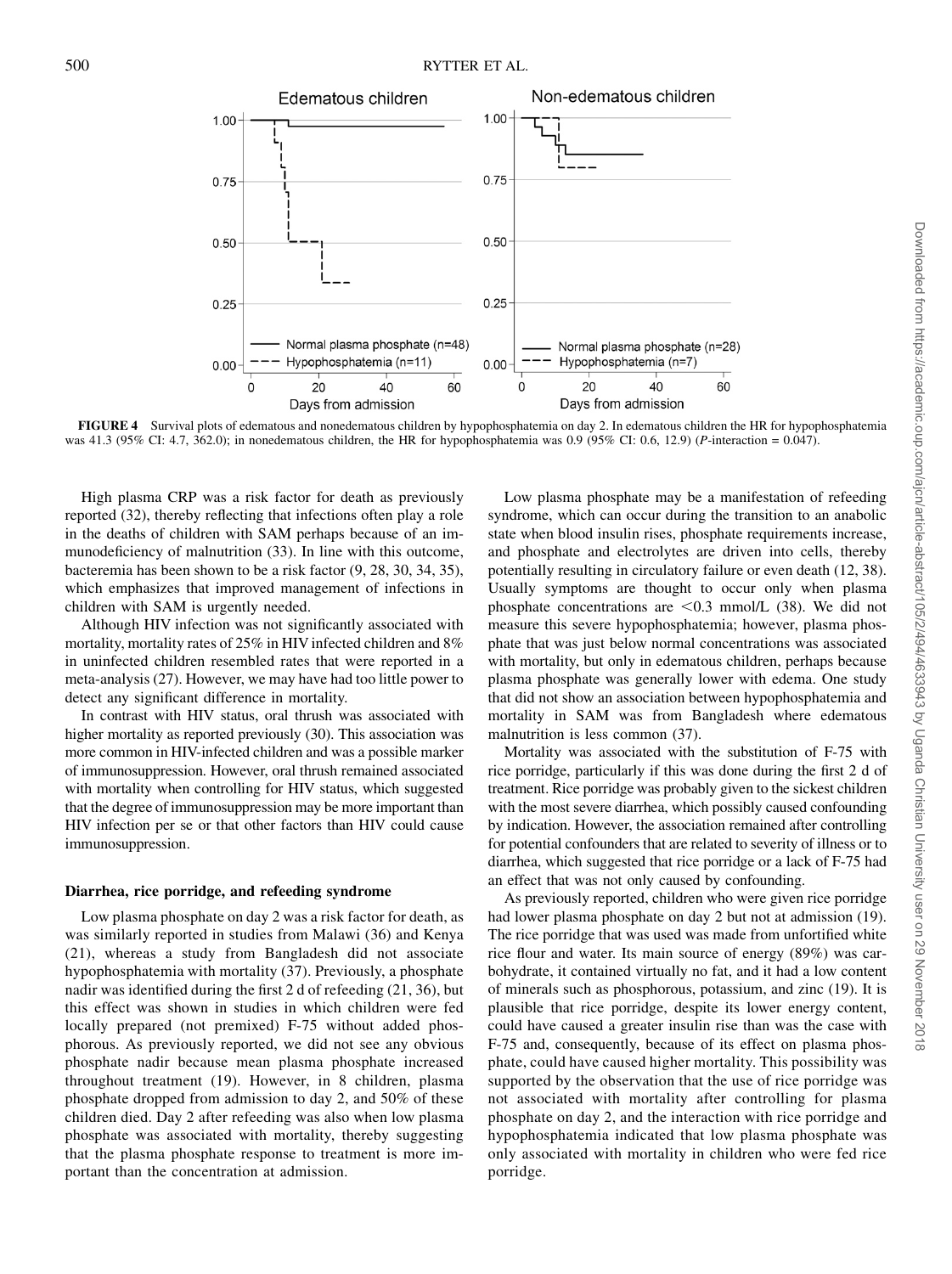Rice porridge is not part of established treatment guidelines for SAM, and its use was stopped in the MNU shortly after the completion of our study. The rice porridge was given to ameliorate diarrhea, which is a major problem in children admitted to the MNU on the basis of studies that reported the use of a ricebased oral rehydration solution to reduce stool output in diarrhea (39, 40). The use of rice porridge in the MNU had not previously been linked to mortality, perhaps because many deaths occurred several days after it was given.

Limitations to this observational study include a relatively low sample size with limited power. Second, multiple testing may have caused false-positive findings, which would mean that some associations may have been chance findings. Our findings are mainly hypothesis generating, and more studies are needed to confirm our results. Third, our study only informed us about deaths that occurred in the hospital. Children who left the hospital prematurely may have died at home. However, with the use of Cox regression, children were only given weight in the analysis during the time they were observed. Fourth, by excluding children who required resuscitation on admission, we likely missed some early deaths. Therefore, this study may particularly inform us about deaths that occur after the first days of admission. Finally, because appetite tests were not routinely done, we could not be sure that all children fulfilled the WHO criteria for complicated SAM. However, most children were sick on admission, and we believe that few children would have been eligible for outpatient treatment.

In conclusion, despite these limitations, our results emphasize that nutritional therapy is as important as other medical treatment when managing children with SAM and serves as a warning against guideline modifications outside of carefully monitored clinical trials in these vulnerable patients. Future studies should assess if hypophosphatemia on day 2 is associated with mortality in populations who are only fed F-75 and if treatment outcomes can be improved by increasing the phosphorous content of the therapeutic diet, or by reducing carbohydrate, to make the transition to anabolism more gradual.

We thank Elizabeth Kiboneka, who is head of the MNU, for facilitating the study and providing supervision and guidance; Anne-Louise Hother Nielsen for assisting with the data analysis; Sofine Heilskov, Amira Catharina Khatar Sørensen, and Kia Hee Schultz for data collection; Vivian Julia Anker for laboratory analyses; and Julian Eyotaru, Loice Atuhaire, Susan Awori, Justine Naggayi, and Joseph Mbabazi for data collection and skilled care of our patients.

The authors' responsibilities were as follows—MJHR: wrote the first draft of the paper; MJHR, EB-I, HN, and CGM: conducted the research; MJHR, HN, and HF: designed the research; MJHR and CR: performed the statistical analysis; and all authors: read and revised the manuscript and read and approved the final manuscript as submitted. The funding sources had no role in the study design, data collection and analysis, decision to publish, or preparation of the manuscript. None of the authors reported a conflict of interest related to the study.

#### REFERENCES

- 1. Black RE, Victora CG, Walker SP, Bhutta ZA, Christian P, de Onis M, Ezzati M, Grantham-McGregor S, Katz J, Martorell R, et al. Maternal and child undernutrition and overweight in low-income and middleincome countries. Lancet 2013;382:427–51.
- 2. World Health Organization. Management of severe malnutrition: a manual for physicians and other senior health workers [Internet]. Geneva (Switzerland): WHO; 1999 [cited 2014 Aug 21]. Available from: [http://www.who.int/nutrition/publications/severemalnutrition/](http://www.who.int/nutrition/publications/severemalnutrition/9241545119/en/.) [9241545119/en/.](http://www.who.int/nutrition/publications/severemalnutrition/9241545119/en/.)
- 3. WHO. Updates on the management of severe acute malnutrition in children - guideline. Geneva (Switzerland): WHO; 2013.
- 4. The Sphere Project. The Sphere handbook. Bourton on Dunsmore (United Kingdom): Practical Action Publishing, Schumacher Centre for Technology and Development; 2011.
- 5. WHO. Guidelines for the inpatient treatment of severely malnourished children [Internet]. Geneva (Switzerland): WHO; 2003 [cited 2011 Oct 29]. Available from: [http://www.who.int.ep.fjernadgang.kb.dk/nutrition/](http://www.who.int.ep.fjernadgang.kb.dk/nutrition/publications/severemalnutrition/9241546093/en/index.html.) [publications/severemalnutrition/9241546093/en/index.html.](http://www.who.int.ep.fjernadgang.kb.dk/nutrition/publications/severemalnutrition/9241546093/en/index.html.)
- 6. Prudhon C, Golden MH, Briend A, Mary JY. A model to standardise mortality of severely malnourished children using nutritional status on admission to therapeutic feeding centres. Eur J Clin Nutr 1997;51: 771–7.
- 7. Kerac M, Bunn J, Chagaluka G, Bahwere P, Tomkins A, Collins S, Seal A. Follow-up of post-discharge growth and mortality after treatment for severe acute malnutrition (FuSAM study): a prospective cohort study. PLoS One 2014;9:e96030.
- 8. Irena AH, Mwambazi M, Mulenga V. Diarrhea is a major killer of children with severe acute malnutrition admitted to inpatient set-up in Lusaka, Zambia. Nutr J 2011;10:110.
- 9. Maitland K, Berkley JA, Shebbe M, Peshu N, English M, Newton CRJC. Children with severe malnutrition: can those at highest risk of death be identified with the WHO protocol? PLoS Med 2006;3:e500.
- 10. Bachou H, Tumwine JK, Mwadime RKN, Tylleskär T. Risk factors in hospital deaths in severely malnourished children in Kampala, Uganda. BMC Pediatr 2006;6:7.
- 11. Schofield C, Ashworth A. Why have mortality rates for severe malnutrition remained so high? Bull World Health Organ 1996;74:223–9.
- 12. Fuentebella J, Kerner JA. Refeeding syndrome. Pediatr Clin North Am 2009;56:1201–10.
- 13. Brewster DR. Critical appraisal of the management of severe malnutrition: 2. Dietary management. J Paediatr Child Health 2006;42:575–82.
- 14. Nyeko R, Kalyesubula I, Mworozi E, Bachou H. Lactose intolerance among severely malnourished children with diarrhoea admitted to the nutrition unit, Mulago hospital, Uganda. BMC Pediatr 2010;10:31.
- 15. Ministry of Health. Integrated management of acute malnutrition guidelines. Kampala (Uganda): Ministry of Health; 2010.
- 16. World Health Organization, United Nations Children's Fund. WHO child growth standards and the identification of severe acute malnutrition in infants and children a joint statement. Geneva (Switzerland): WHO; 2009.
- 17. WHO/WFP/SCN/UNICEF joint statement on community-based management of severe acute malnutrition. Geneva (Switzerland): WHO; 2007.
- 18. WHO. Service delivery approaches to HIV testing and counselling (HTC): a strategic HTC policy framework [Internet]. Geneva (Switzerland): WHO; 2012. [cited 2014 Aug 21]. Available from: [http://apps.](http://apps.who.int/iris/bitstream/10665/75206/1/9789241593877_eng.pdf?ua=1.) [who.int/iris/bitstream/10665/75206/1/9789241593877\\_eng.pdf?ua=1.](http://apps.who.int/iris/bitstream/10665/75206/1/9789241593877_eng.pdf?ua=1.)
- 19. Namusoke H, Hother A-L, Rytter MJ, Kæstel P, Babirekere-Iriso E, Fabiansen C, Girma T, Ritz C, Michaelsen KF, Briend A, et al. Changes in plasma phosphate during in-patient treatment of children with severe acute malnutrition: an observational study in Uganda. Am J Clin Nutr 2016;103:551–8.
- 20. WHO Multicentre Growth Reference Study Group. WHO child growth standards: length/height-for-age, weight-for-age, weight-for length, weight-for-height and body mass index-for-age: methods and development. Geneva (Switzerland): World Health Organization; 2006 [cited 2015 Jun 8]. Available from: [http://www.who.int/childgrowth/](http://www.who.int/childgrowth/standards/technical_report/en/) [standards/technical\\_report/en/](http://www.who.int/childgrowth/standards/technical_report/en/).
- 21. Kimutai D, Maleche-Obimbo E, Kamenwa R, Murila F. Hypophosphataemia in children under five years with kwashiorkor and marasmic kwashiorkor. East Afr Med J 2009;86:330–6.
- 22. Rytter MJ, Namusoke H, Babirekere-Iriso E, Kæstel P, Girma T, Christensen VB, Michaelsen KF, Friis H. Social, dietary and clinical correlates of oedema in children with severe acute malnutrition: a cross-sectional study. BMC Pediatr 2015;15:25.
- 23. Kristensen KH, Wiese M, Rytter MJ, Özçam M, Hansen LH, Friis H, Nielsen DS. Gut microbiota in children hospitalized with oedematous and non-oedematous severe acute malnutrition in Uganda. PLoS Negl Trop Dis 2016;10:e0004369.
- 24. Heilskov S, Vestergaard C, Babirekere E, Ritz C, Namusoke H, Rytter M, Deleuran M. Characterization and scoring of skin changes in severe acute malnutrition in children between 6 months and 5 years of age. J Eur Acad Dermatol Venereol JEADV; 2015;29:2463–9.